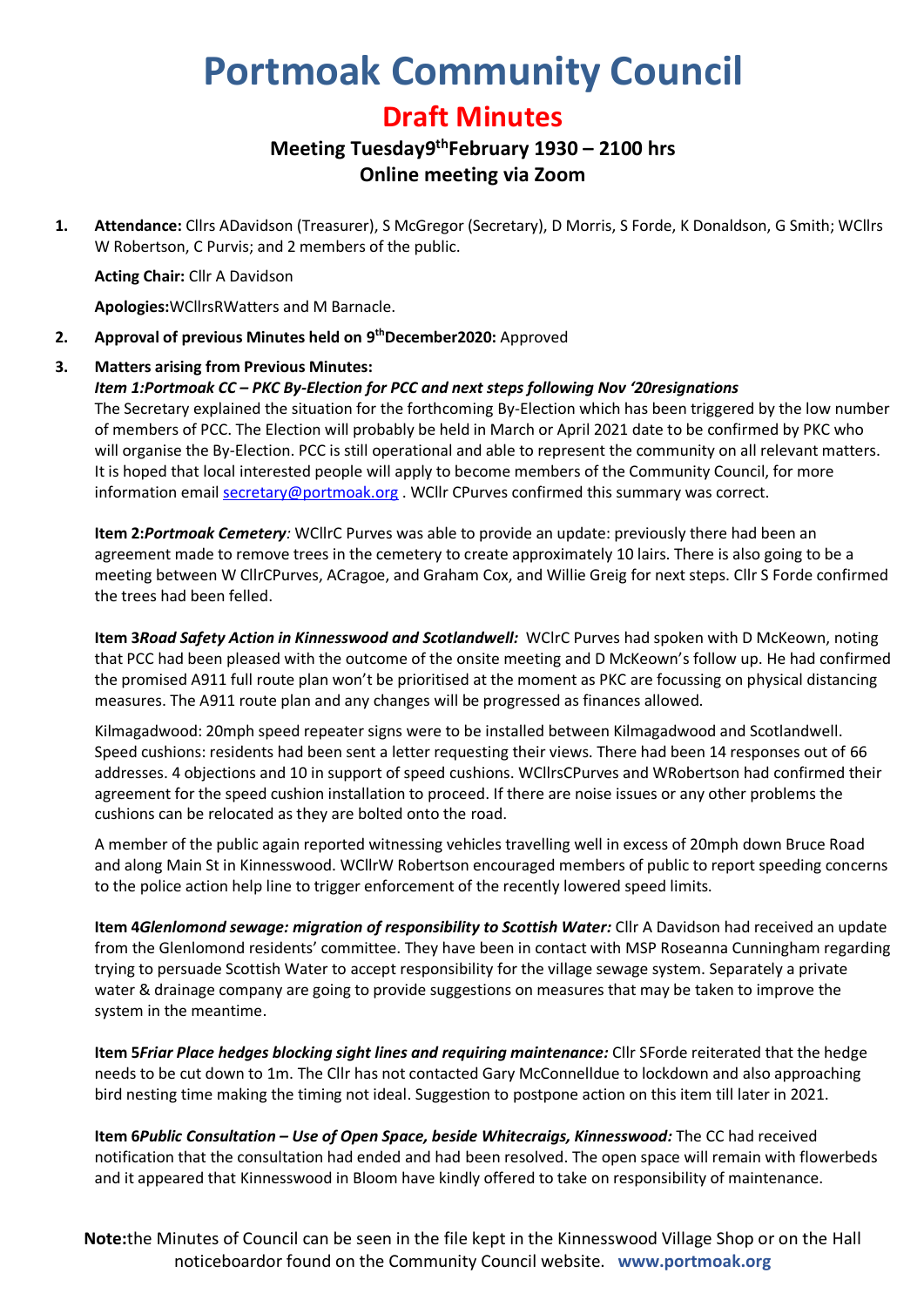**Item 7***Construction of hill track, Bishop Hill, Kinnesswood:* Cllr D Morris had written to land owner to resume a discussion in Spring about the nature of the path and if it is to be a path or some type of road. The path remains very muddy and a lot of water is draining along and across it, although PKC have agreed some drainage work to be carried out by the landowner. Residents are advised to take care on the steeper, muddy sections of the path and in in snow. Additionally, there is a lot of cornicing of snow on the Lomond Hill and enhanced dangers. There had been a recent snow avalanche on the Bishop. Mountain Rescue have advised people to take account of these hazards.

**Item 8***Kinross-shire Forum Meeting on 2nd Dec 2020:* Cllr D Morris had reported on this at last meeting. The CC agreed to remove item from agenda until next Forum meeting.

#### **Reserve items:**

#### **Item 8** *Community Resilience Planning: Storm Damage and impact from recent flooding*

Cllr D Morris noted that some urgency had been lost on this item and ongoing action around the resilience plan needs to be resumed, to include some focus on paths and flooding issues.

#### **Item 9***Footpath from Scotlandwell to the Church, Hall and beyond: no update*

**Item 10***Rural Transport***:** WCllrC Purves gave an update: Cllr ACragoe had been the lead on this item prior to her resignation, and good progress had been made. WCllrM Barnacle would like to have a Portmoak resident involved in those discussions. If any resident is interested in contributing to this project, please reach out to the CC. **Item 11***Loch Leven water quality: no update*

**Item 12***SEPA / Scottish Enterprise River Leven Catchment Project: no update*

#### **4. New Matters arising:**

**Item 1:** *Easter Balgedie – Wester Balgedie footpath and flooding:* There was a discussion about the path between Easter & Wester Balgedie. Complaints about the path had been raised to the CC by locals. A few local people had also helpfully cut a gully at the side of the path to drain the flood water. The CC would like to thank them for their efforts. It was felt that the issue was exacerbated by the ploughed field immediately adjacent to the path. The CC will attempt some discussion with the land owner. Tree or hedge planting at the problematic locations could help stop flooding and also snow drifting. Note to include the item of flooding and potential tree planting in the resilience plan.

#### **6. Reports:**

#### a.**Police Reports**

(1) The Local Police Report: the police liaison were not in attendance at the meeting.

#### b.**Planning**

- (1) New Applications:
	- *(a) 20/01910/FLL | Alterations and extension to dwellinghouse and erection of a replacement garage | Benarty Wester Balgedie Kinross KY13 9HE* This application has been approved by PKC Planning since being added to the agenda
	- *(b) 20/01675/FLL | Alterations and extension to dwellinghouse to form garage with raised decking area and balustrade, formation of steps and associated works | The Napix The Cobbles Kinnesswood Kinross KY13 9HL* No comment
	- *(c) 20/01859/FLL | Alterations to dwellinghouse and formation of a balcony | Hollow Cottage Blacknowes Kinross KY13 9LT* no comment
	- *(d) 20/01939/LAW | Extension to dwellinghouse to form garage (proposed) | 26 Whitecraigs Kinnesswood Kinross KY13 9JN* no comment

**Note:**the Minutes of Council can be seen in the file kept in the Kinnesswood Village Shop or on the Hall noticeboardor found on the Community Council website. **www.portmoak.org**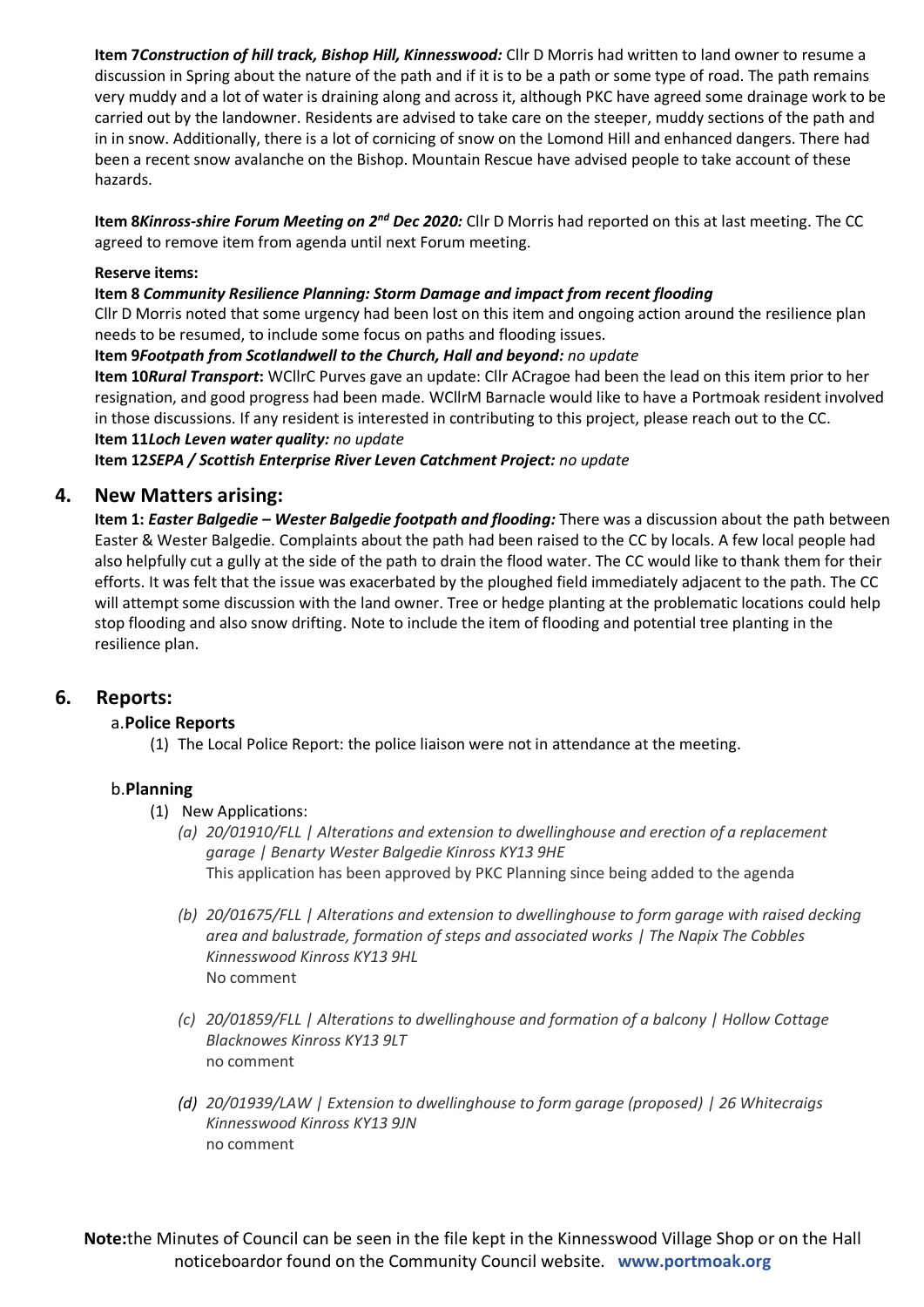*(e) 20/01902/FLL | Extensions to dwellinghouse and outbuilding | West Feal Barn Auchmuirbridge Leslie Glenrothes KY6 3JL*

The Secretary reported that neighbours to this property had approached PCC for assistance as they were planning to object to the application. The Secretary had responded to the request for assistance with PKC planning objection guidelines. The CC had reviewed the application but did not plan to raise an objection.

*(f) 20/01958/FLL | Erection of a dwellinghouse | Land 40 Metres North West OfBonaly Cottage Main Street Kinnesswood*

Planning application on this site had previously been granted for 5 plots. This application relates to Plot5. The applicant has applied to make a substantial change to the permission previously given. The CC debated a great deal about the height and scale of the buildings as the plots are in the Kinnesswood conservation area. Plot 5 was supposed to be max. 6.3m high, single storey, and a small cottage style building. The revised planning application is now for a two storey building with 3 bedrooms instead of 2. It is now higher than the other houses. At the time of the approval the CC pressured to have more affordable housing and plot 5 was the one exception that met this requirement as a cottage style dwelling, but the new application pushes the size and scale much closer to the other 4 houses. Also residents on the East (Hill) side of Main St. could suffer some loss of light given the height of the house. The CC agreed to object to this application on the basis of the size of the proposed house. Deadline for objection is 29<sup>th</sup> Feb.

(2.) *Progress with Developments: Westfield Community Liaison Committee* Dave Morris attended last (virtual) meeting at which there were discussions about strengthening security and commencement of building work. Work on energy plant to commence in the next few months. Also path network study should be completed by the end of Feb21. CllrDaveMorris feels this is going well. The plan includes the potential to connect Scotlandwell and Lochend Farm shop with Westfield.

#### (3.) Planning Decisions

- (a) *20/01611/LAW | Alterations to dwelling house (proposed) | 4 Findatie Farm Cottage Kinross KY13 9LY.* PKC decision to approve the application.
- c. **Paths Group:** The Paths Group reported not much work had taken place due to Winter weather. Looking forward, PKC had agreed to provide another strimmer, so this would enable lots of work to be completed once the weather improved.

#### d. **Treasurer CC Accounts:**

Main Account: £662.80 MBW: £1,471.82 The CC will make payment for pro-license for Zoom on a monthly basis, to enable the CC meetings to continue during the pandemic and physical meeting restrictions.

#### **5. Ward Councillors' Reports**

**Willie Robertson:**the WCllr had requested a litter pick along the A911 which will probably commence in the Spring. Footpath users are asked to take litter home with them. PKC can help with providing litter pickers and black bags if residents were prepared to volunteer to litter pick to improve locality. A911 also quite badly potholed. WCllr Robertson had reported this and repairs will commence once the weather is more clement. On request of PCC WCllr Robertson also promised to report potholes on Lethangie Road and theB9097 South road by Findatie, and also the broken man hole cover on the pavement at Wester Balgedie.

Callum Purves: Bank of Scotland in Kinross had confirmed a date for closure 22<sup>nd</sup> March 2021.Another meeting will be held to mitigate problems with banking services, as some customers will need extra support with the transition. No further information at present. The Mobile banking services is not operational at present due to the Tier4 restrictions.

PKC Chief Executive: The post for a new Chief Executive had been advertised and a panel of 5 Cllrs would decide who should be appointed.

**Note:**the Minutes of Council can be seen in the file kept in the Kinnesswood Village Shop or on the Hall noticeboardor found on the Community Council website. **www.portmoak.org**